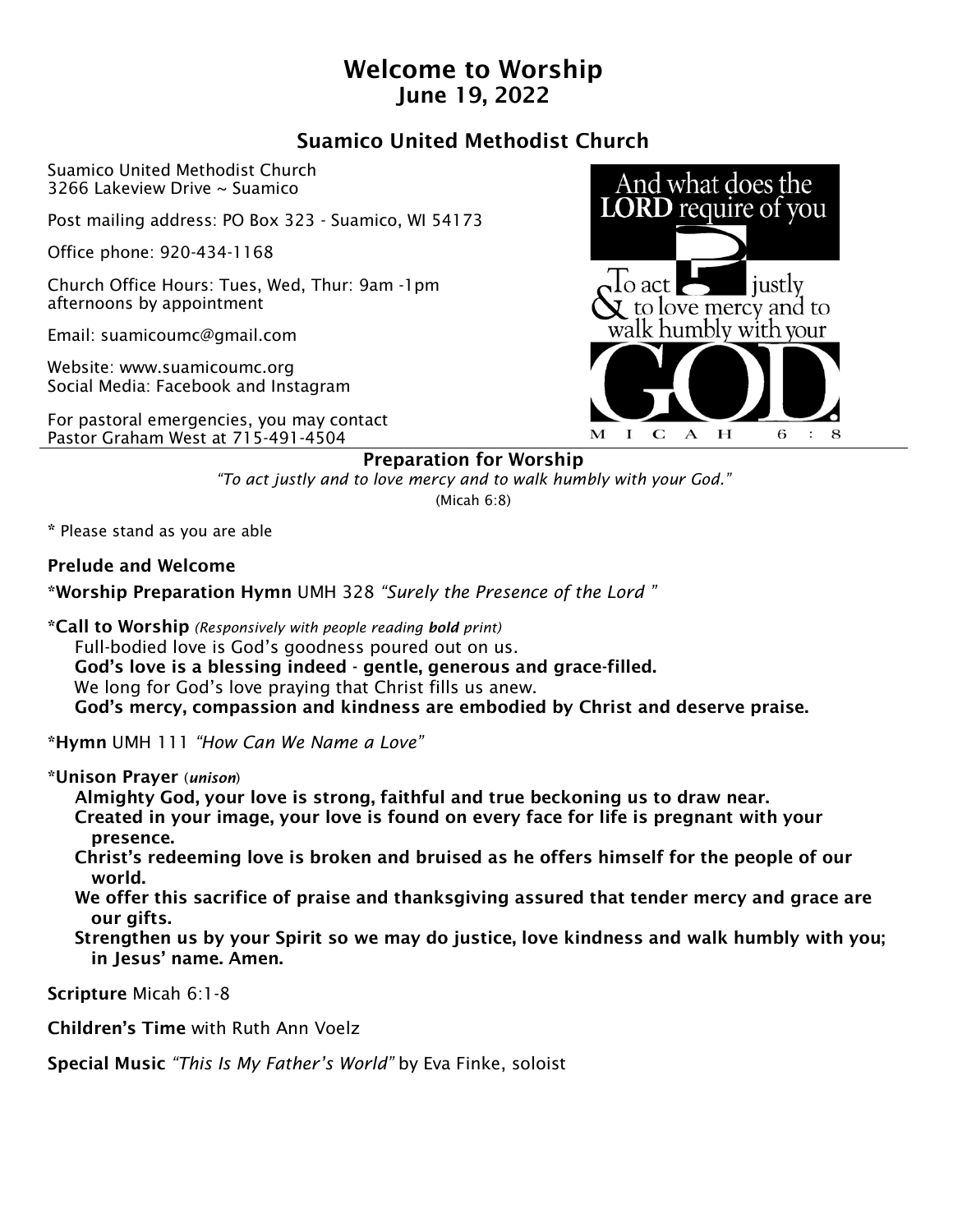Sermon: *"Vulnerable" Love is vulnerable, even God's love* from Graham N. West, pastor

Hymn UMH 452 *"My Faith Looks Up to Thee"*

Offering FWS 2031 *"We Bring the Sacrifice of Praise"* 

\*Prayer of Dedication *(Responsively with people reading bold print)* God's love humbles us for we are a blessed people. We offer ourselves and these gifts praying that you will consecrate us in your service. Amen.

Prayers of the People ~ *Sharing our Joys and Concerns*

The Lord's Prayer Our Father, who art in heaven, hallowed be thy name; Thy kingdom come; thy will be done; on earth as it is in heaven. Give us our daily bread. And forgive us our trespasses, as we forgive those who trespass against us. And lead us not into temptation; but deliver us from evil; For thine is the kingdom, the power, and the glory, forever and ever. Amen.

\*Hymn UMH 672 *"God Be with You till We Meet Again"* v. 1, 3 & 4

#### Benediction and Postlude

UMH - United Methodist Hymnal (blue) FWS - Faith We Sing (black) W&S - Worship & Song (green)



#### Announcements and information

June 21 9:00a Newsletter items must be to the church office June 22 6:00p Campfire Night in the church parking lot June 25 7a-7p Private event: Fellowship Hall & Kitchen

June Noisy Can Mission of the Month: Peace with Justice. Contributions support seeking peaceful solutions, creating and supporting peace-related ministries around the world.

Today is Pastor Graham's last Sunday with Suamico UMC. There will be fellowship and conversation after worship as we wish him well and say our good-byes to him and Kathi.

This week Wednesday (22<sup>nd</sup>) at 6pm in the church parking lot: campfire, S'mores, sing-a-long, outdoor yard games…bring a chair—Everyone is invited

Help out the Pulaski Pantry by picking up an item or two: \*Hamburger HelperTM \*macaroni & cheese \*canned fruit Collection bins are in the church narthex entryway and the shelf by the church offices.

The July/August "Upper Room" booklets are in the narthex for the taking.

Share your gift of music during summer worship by signing-up in the narthex or speak with Eva at the piano to discuss offering "Summer Special Music"

Please sign up to take a turn hosting Fellowship with a friend or another family by signing up in the narthex. July 10th is the first Sunday with new Pastor Anna Lisa! To welcome and celebrate, there will be an ice cream social after worship that Sunday. Please stop in the narthex and sign-up on the pink sheets to donate supplies, toppings, and your helpful hands.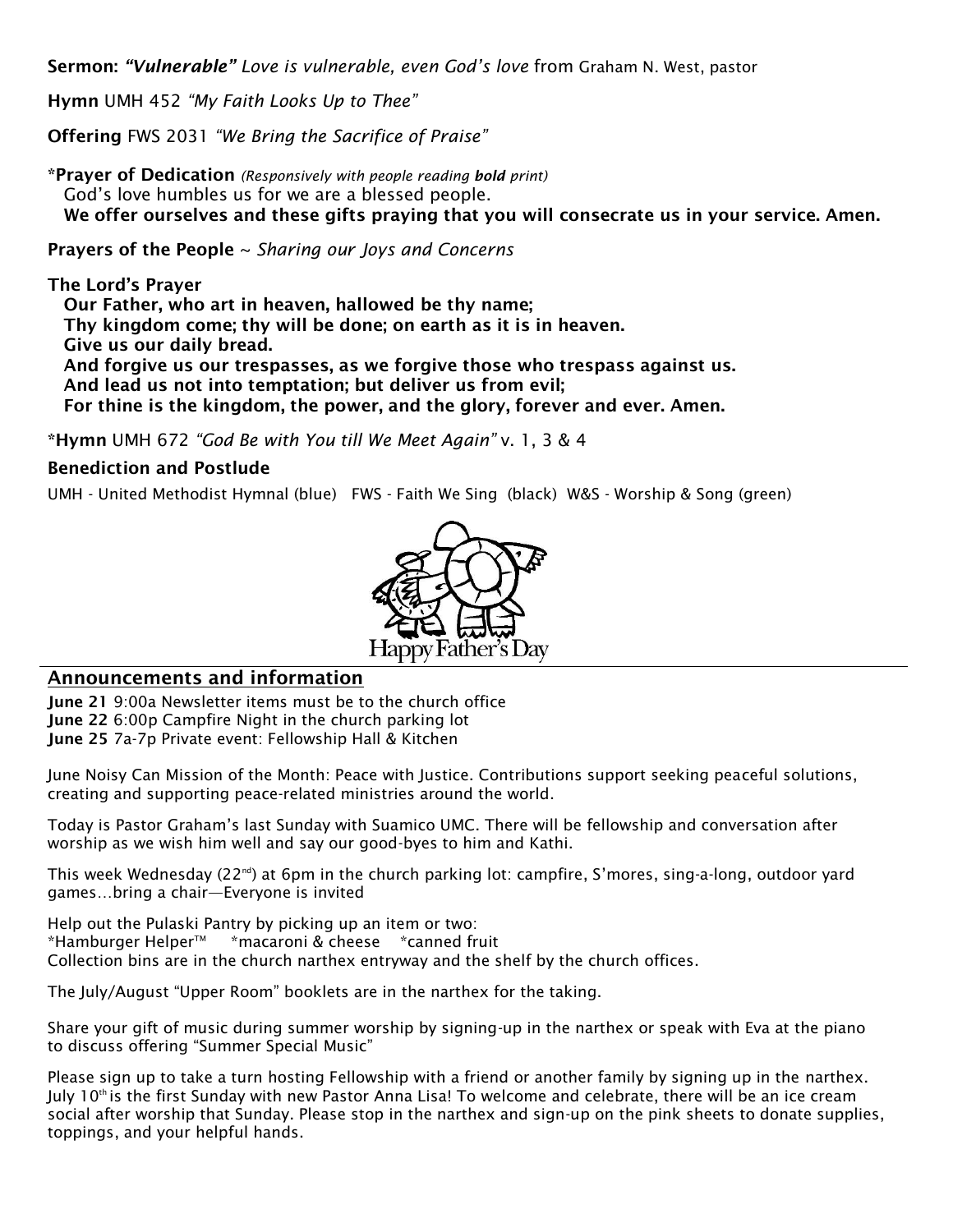## *Vulnerable*

## *Love is vulnerable, even God's love*

#### *Vulnerable Love*

#### *Frantic parents wait for hours*

In the hours following the mass shooting at Robb Elementary School in Uvalde, Texas on Tuesday, May 24, some parents still didn't know where their children were. After the gunman had opened fire killing 19 children and two adults, the children were taken to the civic center, where parents were asked to pick them up. Some parents were still waiting into the early morning to be reunited with their kids. Many of the children could not be identified, and they needed DNA to identify them and their families.

Families waited to see if their children were alive. Some were offering support to loved ones; pastors were praying with families. Wait is all they could do if they were to find out the fate of their children.

Robb Elementary School had been celebrating the end of the school year with special "theme days," according to the school's Facebook. On Monday they wore maroon polos—the school's color. Tuesday was "Footloose and Fancy" day, where kids dressed up and wore fancy or fun shoes.

Actor Matthew McConaughey gave an impassioned and emotional speech at the White House on Tuesday, June 7, calling for "responsible gun ownership" in the wake of the school shooting. A native of Uvalde, he choked back tears during his press briefing, talking about one of the student victims killed in the attack. He pointed to her parents holding a pair of green sneakers, saying that they were "the only clear evidence that could identify her after the shooting" as he emotionally hit the lectern.

Imagine the trauma, the sheer horror, fear and uncertainty just waiting.

#### *Vulnerable love*

Vulnerability is an emotion that we experience during times of uncertainty, risk and exposure, for example, being served divorce papers; knowing your daughter or son was arrested for DUI; waiting for the doctor to call with your test results; going out on a limb to start a new business. But we're also members of society leaving us vulnerable when the community is hurting; when unrest and discord surface; when neighborhoods are unsafe and threatened; when political leaders are self-serving and disregard the community's interests. Exposed to threat, harm and uncertainty, we feel vulnerable, atrisk, powerless.

We are especially vulnerable when we show love to another for in loving, you have to open yourself and give your heart to the other. So we risk heartbreak and rejection, denial and abuse. Love that is vulnerable suggests drawing closer to another, sharing your thoughts and ideas, feelings and emotions, hopes and dreams. It is scary to be authentic and transparent for you may easily be criticized, judged and belittled. But sharing love implies trust, sharing life, building memories, and creating intimacy. Without this risk, we may remain cooped up in ourselves but we will also be lonely, cutoff and detached. Life expects intimacy so we build relationships, interact meaningfully, and share love and kindness.

Often we are afraid when it comes to love. We fear being taken advantage of. Dropping our guard exposes us to hurt, harassment and harm, again and again.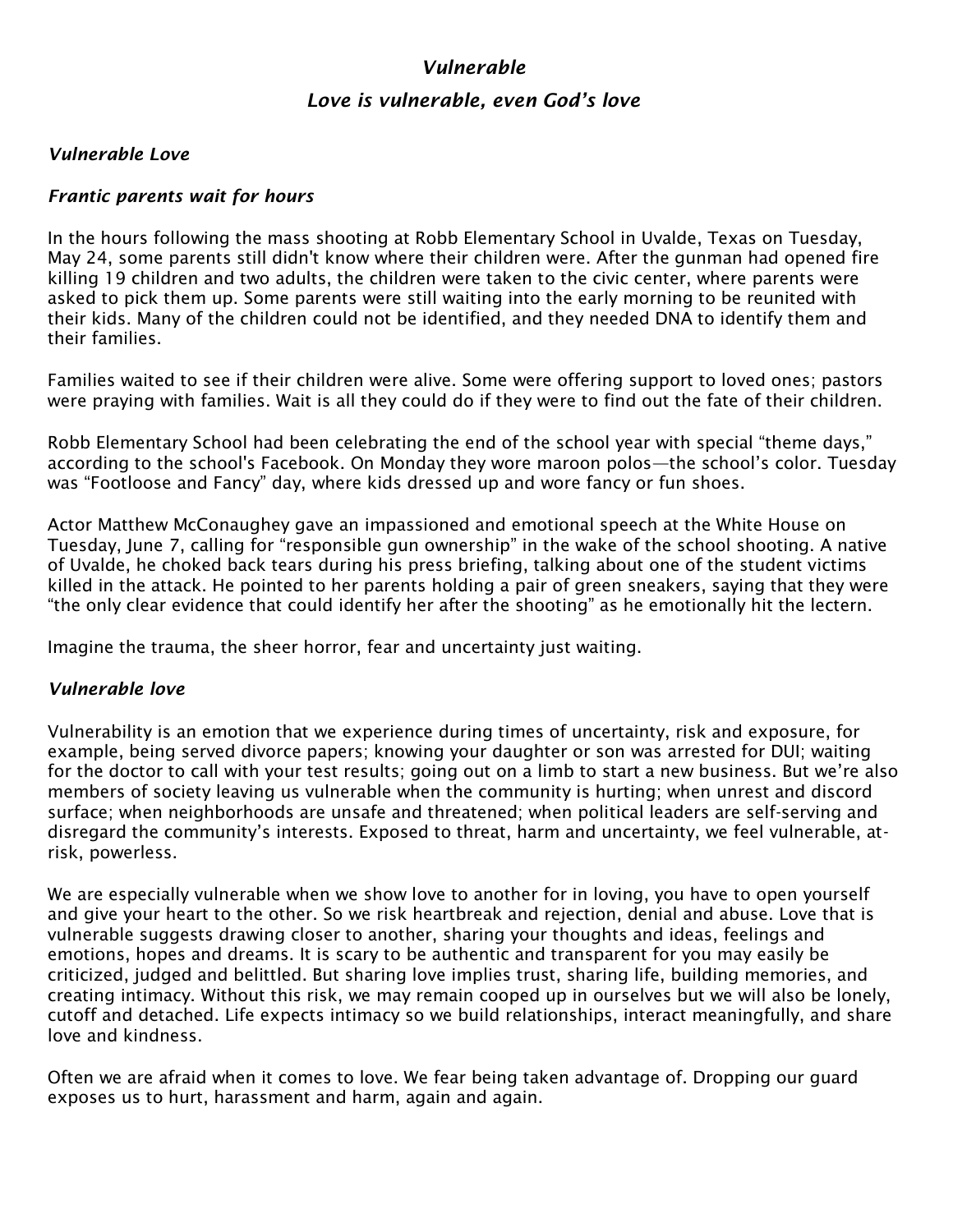### *Even God's love is vulnerable*

The scriptures make clear that God is love exposing God to the same vulnerability we face. That is the backstory to Micah. Israel had taken advantage of God's love: "My people, what have I done to you?" God charges. "How have I burdened you?" God is upset with Israel, angry, and deeply offended for the people have disobeyed, denied God's unique character, minimized their relationship with God, and acted offensively. "Answer me," God insists.

In Micah 6, God takes the people to court, leveling charges against them as they have not taken their relationship with God seriously. So, let us inquire whether we have taken our relationship with God seriously? Are we earnest in our relationship with God and our discipleship to Christ? Or, do we mostly pay lip service to God? Though we stand in God's presence, are we insincere in our praise and thanksgiving, unengaged for heart and mind are disconnected, unmoved by God's love? We mouth words that have little impact for we are without passion. Even though God recounts the righteous act of deliverance from slavery and leading the people to the Promised Land, they have not found it in their hearts to return God's love and favor.

What are God's charges against us, the people of the church? It doesn't take much for us to realize that we have favored the ways of the culture, and the ways of society rather than seeking God's way. Our commitment, dedication and devotion are often to what is convenient, expedient and at hand.

God has weighed the scales of justice and found Israel wanting. God also lodges complaints against us and brings charges. We stand accused of injustice politically, economically, socially and personally. We have compromised ourselves. God has been vulnerable in love, yet we have been unfaithful. But all is not lost for God has a way to redeem us from ourselves.

## *Righteous Love*

## *Loving combats road rage*

Mark Collins, Daily Guideposts 2020, p. 22

I have a temporary job delivering supplies for a medical lab. It made sense to hire me—a lifelong Pittsburgher who's familiar with this city's awkward topography and wayward streets. I was, in fact, the perfect candidate, except for one small and off-putting personality trait: road rage.

I'm the guy gesticulating in a traffic jam, tossing random critiques out the open window: Who doesn't turn on red? Oh, now you put your signal on. Did you buy your license online? What is wrong with you?

This insists on the follow-up question: What is wrong with me? I was concerned that my poor citizenship behind the wheel might lead to incidents, accidents, to unemployment.

Instead, the opposite happened: I became calm, uncharacteristically calm. I witnessed so much bad driving that I became sympathetic. Instead of anger, I found compassion, mostly out of curiosity: What would make ordinary people abandon all reason and barrel through an intersection? Selfishness? Possibly, or perhaps they're having a horrible day (or week or year), or maybe the kid's school bus was late and now they're late, and their cold-hearted boss will fire them on the spot, or maybe they are distracted, waiting for biopsy results …

Sure, I still have my moments, but I am happy with my disposition to spike my morning coffee with sympathy instead of spite, with kindness instead of revenge, with love instead of rage.